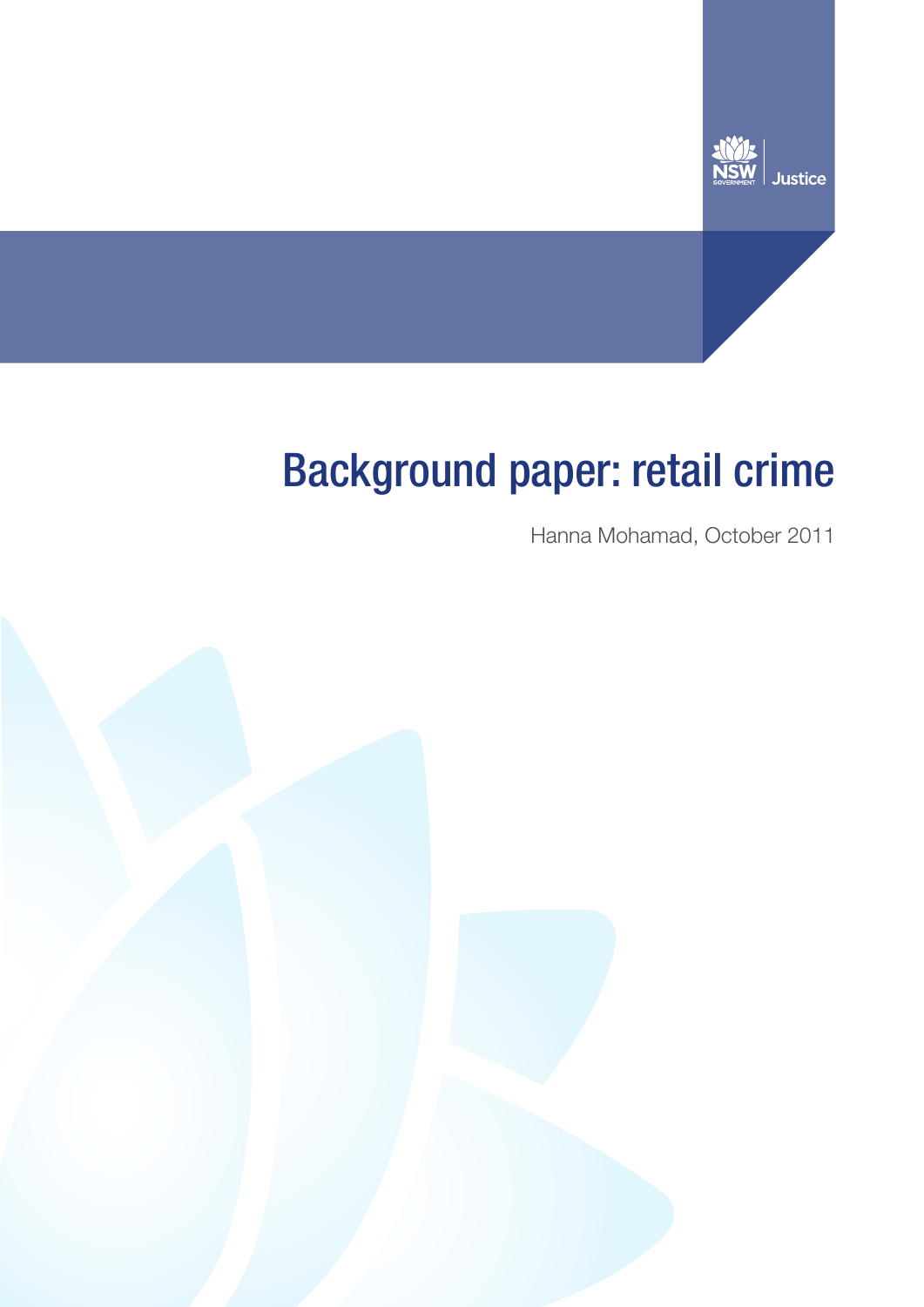# **Table of contents**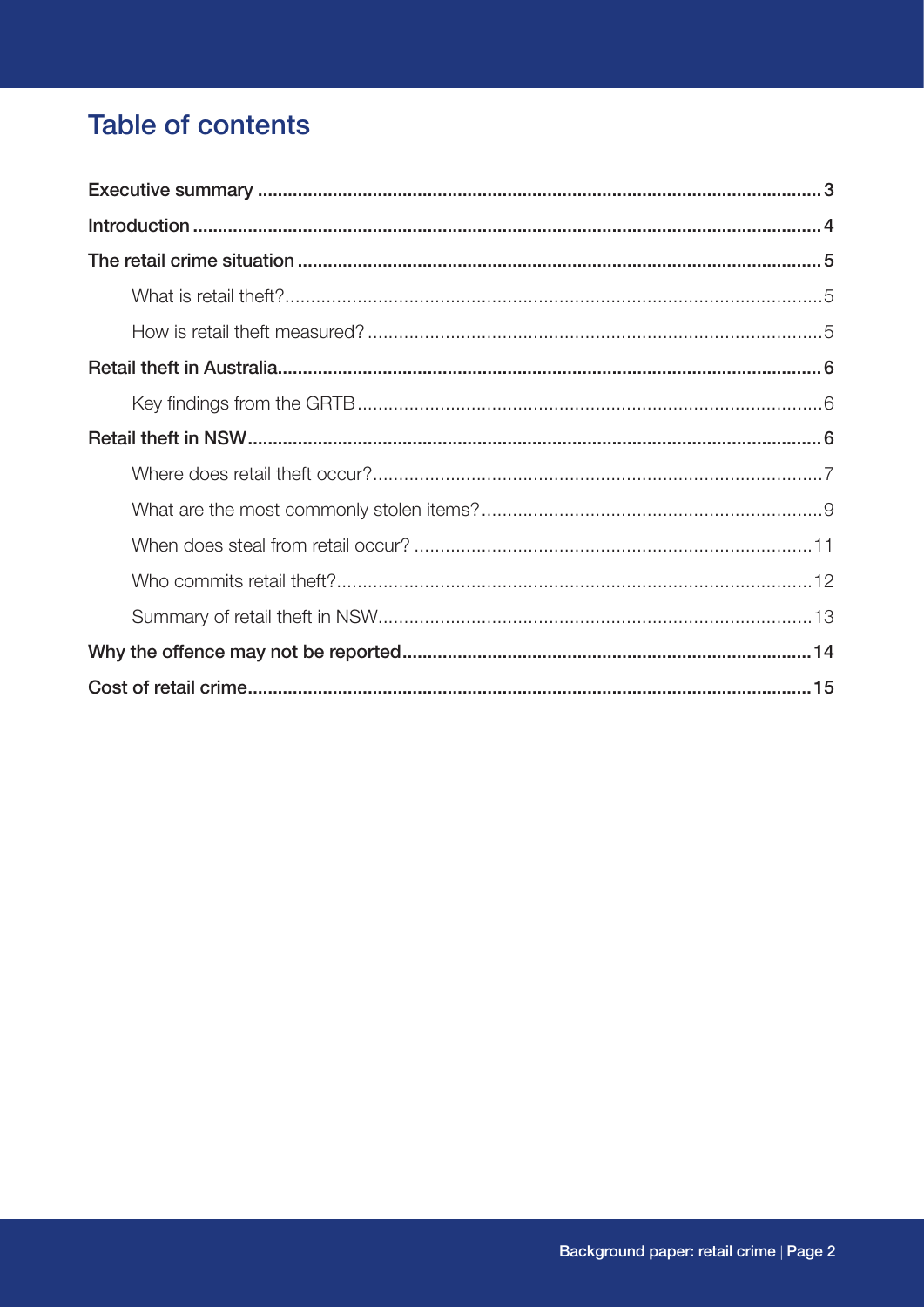### Executive summary

- Retail theft is the number one cause of loss in the retail sector.
- In NSW, between 2006 and 2010, retail theft has risen by 3 per cent.
- Retail crime is concentrated in those areas in NSW that have major shopping centres.
- Clothing, communications/home entertainment and alcohol are reported as the most commonly stolen items. These commonly stolen items are consistent with international data.
- Peak times and days for retail theft correspond with retail stores core business hours. Longer opening hours create an increased opportunity for theft.
- The majority of shoplifters are aged between 20–39 years of age. Due to the economic recession, there was an increase in 'middle-class' shoplifting.
- Retail crime is an under-reported. There are issues related to retailers being able to identify theft and lack of information sharing with Police.
- The cost of retail crime affects customers as well as retailers.
- Retailers often have to balance between customer accessibility to goods and taking preventive measures to reduce loss.
- As retailers spent less on loss prevention and security during the economic crisis, theft from stores increased.
- Prevention requires a partnership between the public and private sector and measures to address lack of available data and lack of resources for retailers.
- International jurisdictions facing similar problems have established similar government/ sector partnership.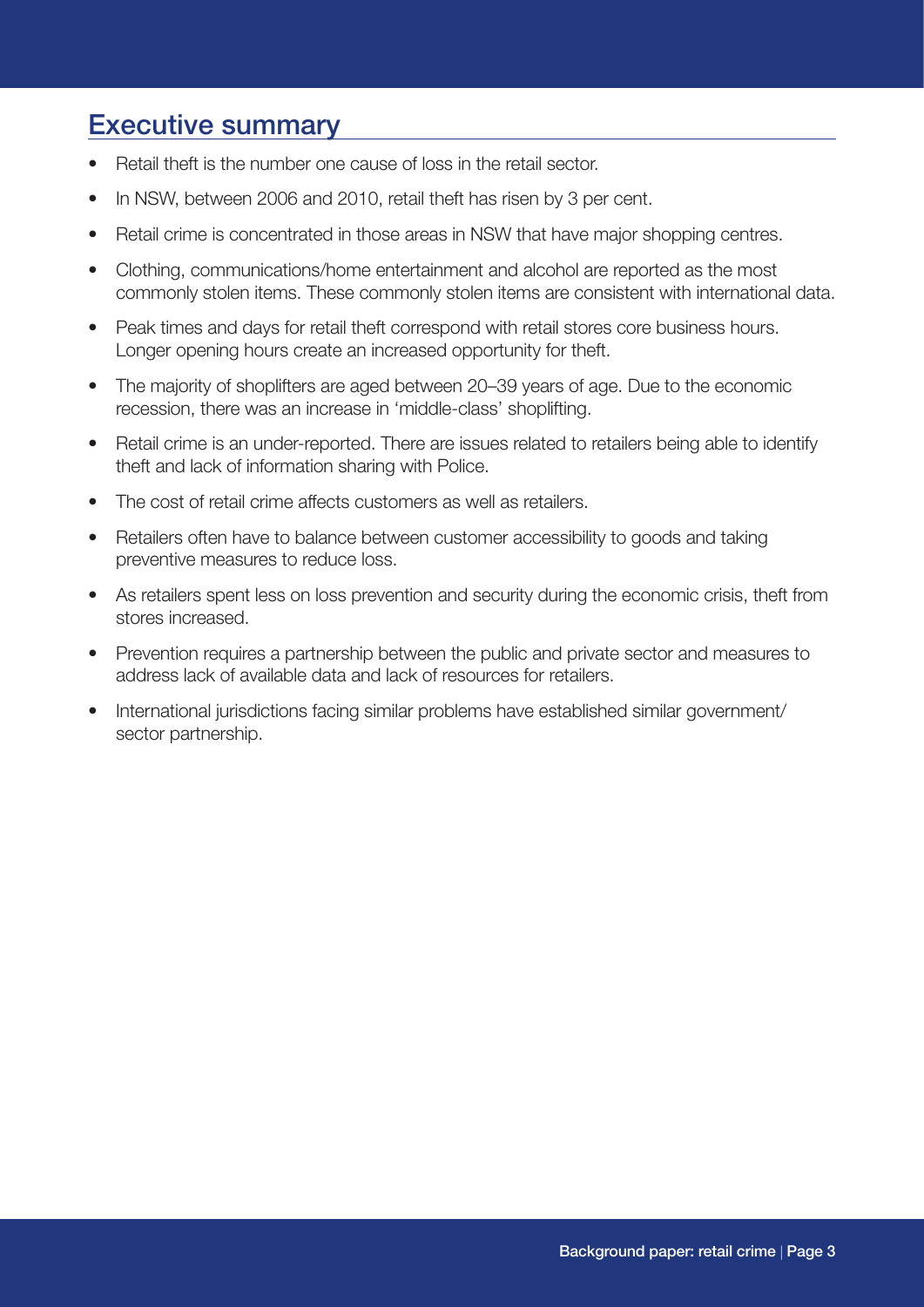### **Introduction**

Theft from businesses is identified as the number one cause of loss in the retail sector, however, to date there has been no single Government agency leading the area in prevention. Despite being a major problem for retailers, it is sometimes perceived as a 'victimless crime' or simply a loss of doing business. However as retailers would be aware, the reality is that retail theft costs Australian businesses billions of dollars each year and often the loss is inevitably passed onto consumers through increased prices.

Currently there is a lack of detailed data on the extent of the problem due to under-reporting and from a Government perspective little is known about what industry lead crime prevention initiatives are in place to address retail theft in NSW. Overseas markets facing similar problems have begun paving the way to addressing some of the risks associated with retail theft and there is a growing trend internationally of Government and the retail sector working together to prevent this crime.

In the United Kingdom in 2009 for example, the Home Office in partnership with the British Retail Consortium (BRC) jointly set up a National Retail Crime Steering Group (NRCSG) to provide a forum to discuss and devise strategies for retail crime. The group has representatives from both large chains and small retail associations and from across Government. The steering group has four main objectives, listed below, which are currently underway:

- obtain a better understanding of the impact of crime on the retail sector and encourage better reporting of offences
- enable retailers to develop effective practice in designing out the opportunities for offences/ offending behaviour
- encourage a more consistent approach to the sentencing of offenders
- identify effective practice and ensure stakeholders adopt it.<sup>1</sup>

Based on international efforts, the NSW Retail Crime Strategic Partnership has been formed as a mechanism to enhance the close working relationship between the NSW Government and the retail sector in developing and implementing strategies to prevent crime.

This report aims to provide a broad overview of recorded levels of retail theft in NSW, and its costs to the sector and consumers.

<sup>&</sup>lt;sup>1</sup> National Retail Crime Steering Group Action Plan 2009, Home Office: London.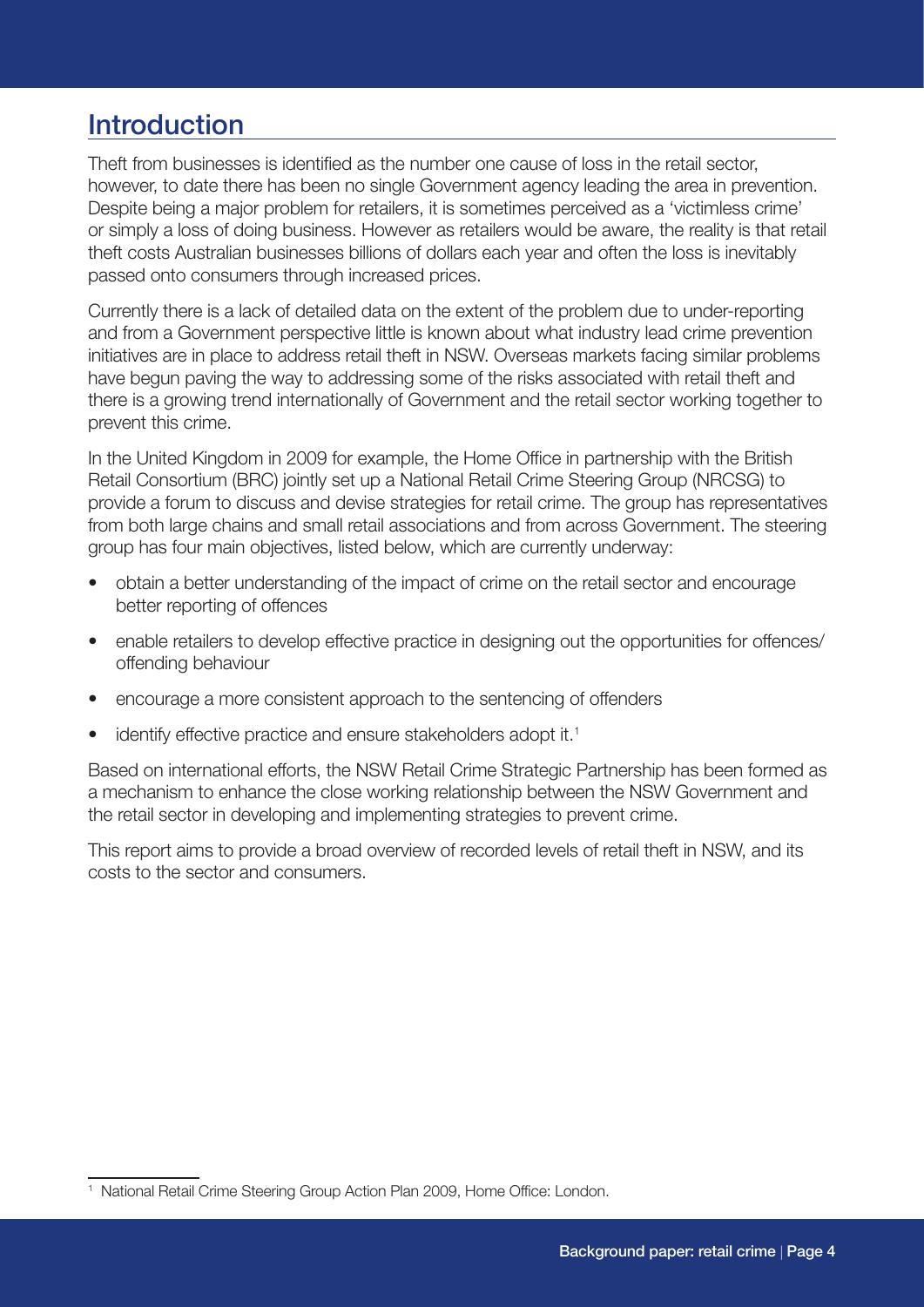# The retail crime situation

#### What is retail theft?

Retail theft (commonly known as shoplifting or shop theft) is defined as theft from shops by (customers or employees) through the wrongful taking of merchandise, without paying for the goods, or without paying the full price.<sup>2</sup>

#### How is retail theft measured?

There are difficulties in assessing accurately the level of crime against retailers as each data source has its limitations. However, typically the level of retail theft is measured by:

- Police recorded crime statistics: Recorded crime statistics relate to only those offences that are reported to Police as well as the number of offenders apprehended and processed through the criminal justice system.
- Actual level of shrinkage: Shrinkage is the term used to represent the shortages in stock/inventory, attributable to theft by customers, employees, vendor fraud and clerical error, rather than losses as result of burglary, robbery, arson damage and vandalism.<sup>3</sup> Although 'shrinkage' is often used as a proxy for retail crime it is not identical to crime against shops because it includes error and waste as well as crime.
- Self-report surveys of retailers: The largest and most well known survey of retail crime and loss in the world is the Global Retail Theft Barometer (GRTB). The GRTB is an annual survey conducted by the Centre for Retail Research in the UK. The survey which commenced in 2001, captures recorded and perceived extent of crime related losses and shrinkage by retailers in more than 40 countries worldwide, including Australia. The study is used to assist in identifying key trends in shrinkage and to better understand how retail theft affects businesses.

<sup>2</sup> Nelson, D. & Perrone, S. (2000). *Understanding and Controlling Retail Theft*. Trends and Issues Paper, AIC: Canberra.

<sup>3</sup> Nelson, D. & Perrone, S. (2000). *Understanding and Controlling Retail Theft*. Trends and Issues Paper, AIC: Canberra.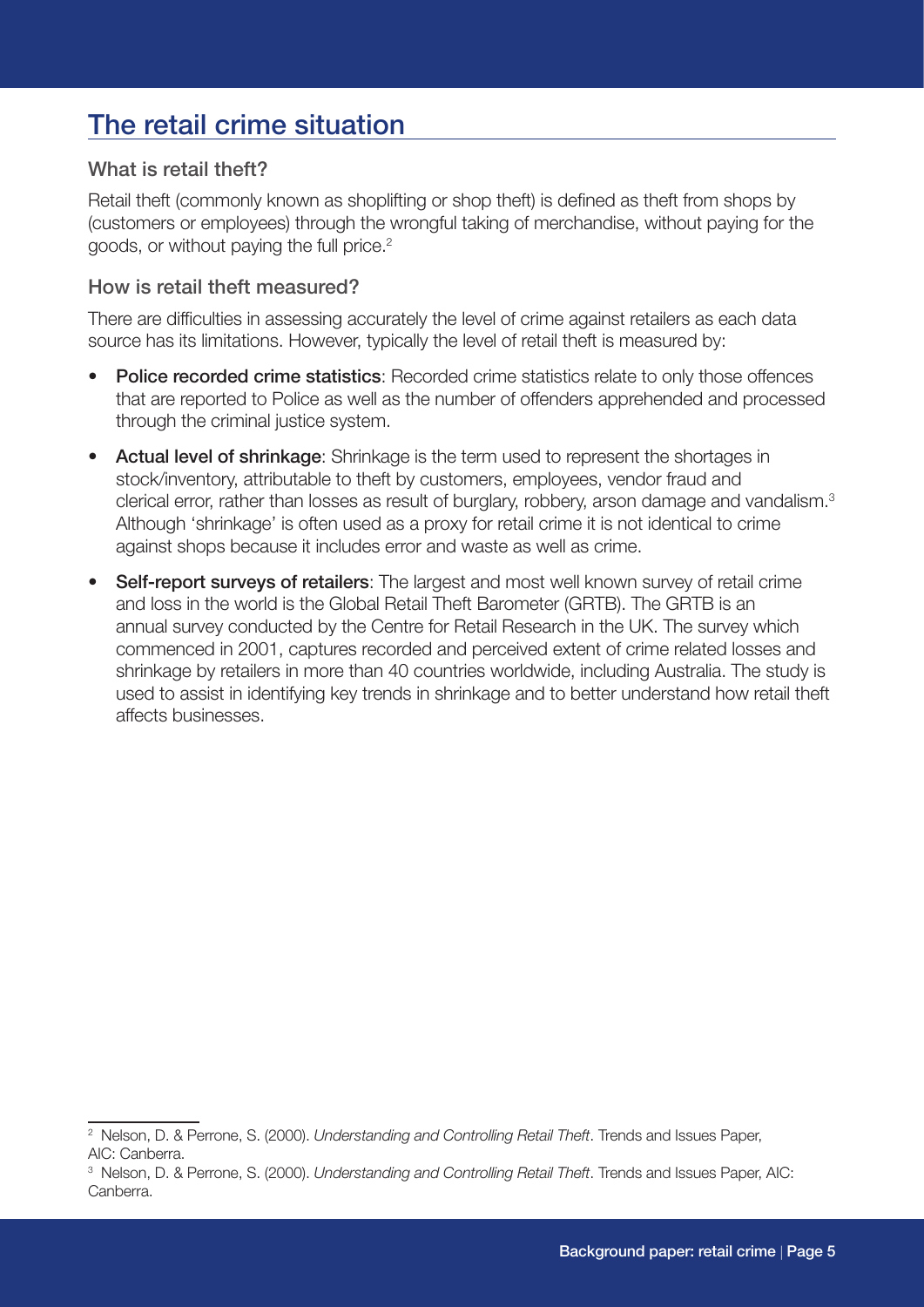# Retail theft in Australia

#### Key findings from the GRTB

In 2009, the GRTB was based on surveys collected from 22 retailers in Australia,<sup>4</sup> who were collectively responsible for combined sales of more than \$23 billion in the 2008–09 financial year and operated 1,156 retail outlets.

Highlights from both the 2009 and 2010 GRTB<sup>5</sup> surveys for Australia were:

- Australia's shrinkage rate for the year 2010 was 1.39 per cent of retail sales, down from 1.50 per cent in 2009, but just above the global average of 1.36 per cent in 2010.
- In 2009, total shrinkage reported by Australian retailers was estimated at \$2.16 billion.
- Customer and employee theft was thought by Australian retailers to account for 75 per cent of all shrinkage.
- Almost half of retailers (41.6 per cent) reported they experienced increased shoplifting in 2009 as compared with the previous 12 months.
- Loss prevention spending in 2009 for Australia was equivalent to an average of 0.35 per cent of retail sales, higher than the global average of 0.31 per cent.
- \$499 million was spent on loss prevention and security costs by Australian retailers in 2009.
- The overall cost to address shrinkage including loss prevention in Australia in 2009 was estimated at \$2.27 billion with shoplifters and employee theft costing retailers \$1.64 billion.

# Retail theft in NSW

Over the last four years to December 2010, with the exception of steal from retail store, the incidence of property crime in New South Wales has either fallen significantly or remained stable.<sup>6</sup> The Bureau of Crime Statistics and Research (BOCSAR) recorded crime data shows that steal from retail store has risen by three per cent from 18,110 incidents reported in 2006 to 20,377 incidents reported last year, and has remained stable over the past 24 months, as seen in Figure 1.

<sup>4</sup> The number of questionnaires sent out to retailers in each country was proportional to the size of the retail industry in that country. Figures from the retailers are then calculated so that they are applicable to the whole country.

<sup>5</sup> Centre for Retail Research (2009) *Global Retail theft Barometer 2009* – The Worldwide Shrinkage Survey, Centre for Retail Research: England. Highlights from 2010 GRTB survey available at http://www.globalretailtheftbarometer. com/high.html

<sup>6</sup> Categories of property crime include: break and enter – dwelling, break and enter – non-dwelling, motor vehicle theft, steal from motor vehicle, steal from person, steal from dwelling, and fraud.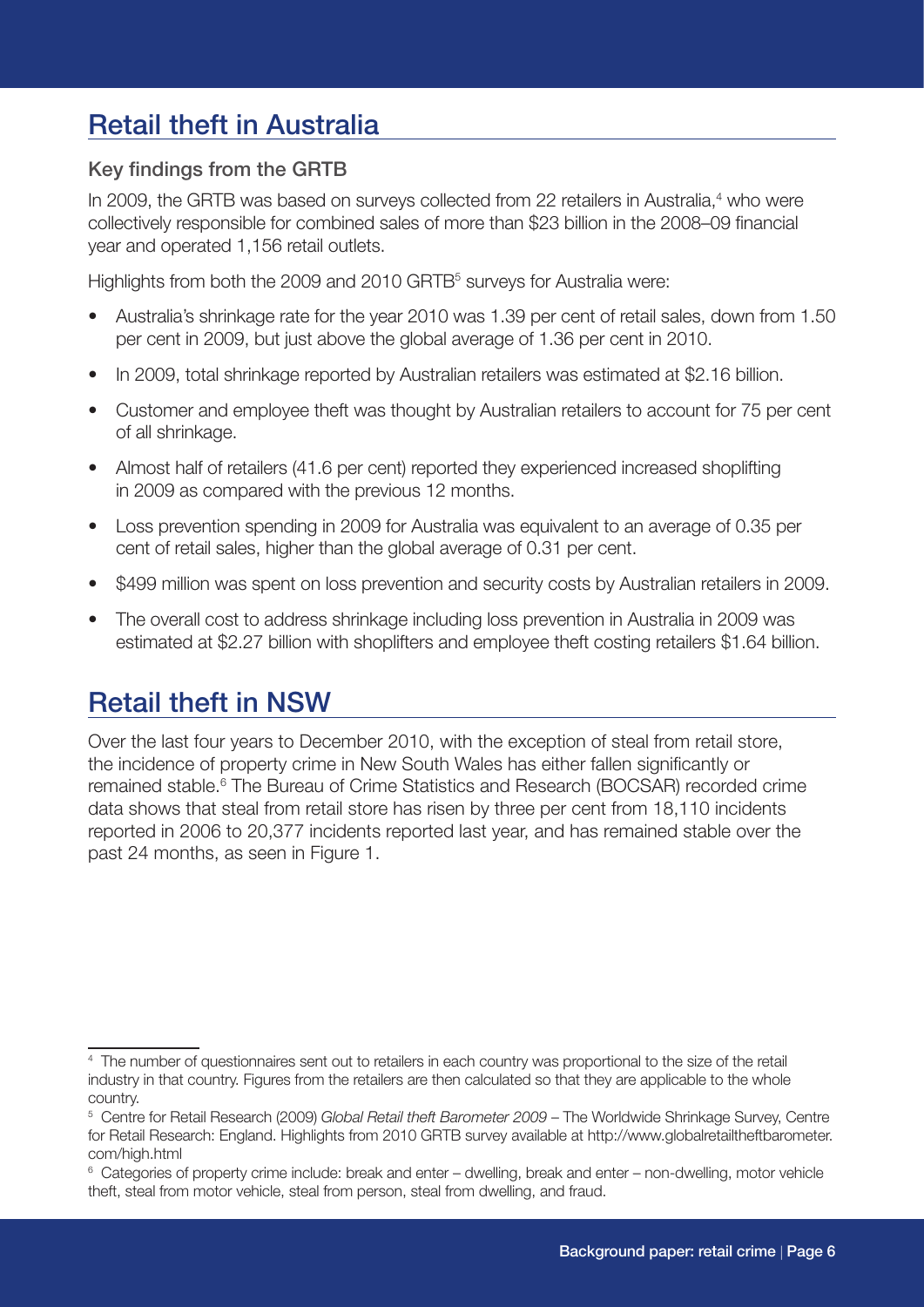

Figure 1 – Reported incidents for steal from retail store in NSW, 2006–2010

Source: NSW Bureau of Crime Statistics and Research.

Little is known at this stage as to why steal from retail store has increased in NSW although two possible explanations are provided. Locally, there may have been an increase in awareness and thus reporting by retailers, or police practices may have changed over the last few years resulting in more offenders being apprehended.

However, more broadly, there may have been a relationship between the Global Financial Crisis (GFC) and retail crime. Between 2008 and 2009, retailers globally reported a reduction in their expenditure on loss prevention and security costs as a consequence of the economic recession, which corresponded with an increase in the number of thefts. This was also coupled with the emergence of the 'middle class' shoplifter; individuals who turned to theft to sustain their lifestyle during the economic crisis (discussed further below).

#### Where does retail theft occur?

A more comprehensive picture of the problem emerges when we look at where retail theft occurs. Between April 2008 to March 2011, Police recorded a total of 56,323 incidents of steal from retail.<sup>7</sup> As shown in Table 1, theft from supermarkets accounted for 22 per cent (n=12,765) of all offences, with a 17 per cent increase over the three-year period. This was followed closely by department stores (19.7 per cent). Substantial proportions of steal from retail incidents were also recorded at clothing stores (13.6 per cent) and shopping complexes (10.3 per cent). Furthermore, there was noticeable increase of 35 per cent over the three-year period in the number of steal from retail incidents reported as occurring at jewellery stores as well an increase of thefts from chemists (13.9 per cent).

<sup>7</sup> BOCSAR (2011) NSW Recorded Crime Statistics April 2008 to March 2011, BOCSAR: Sydney.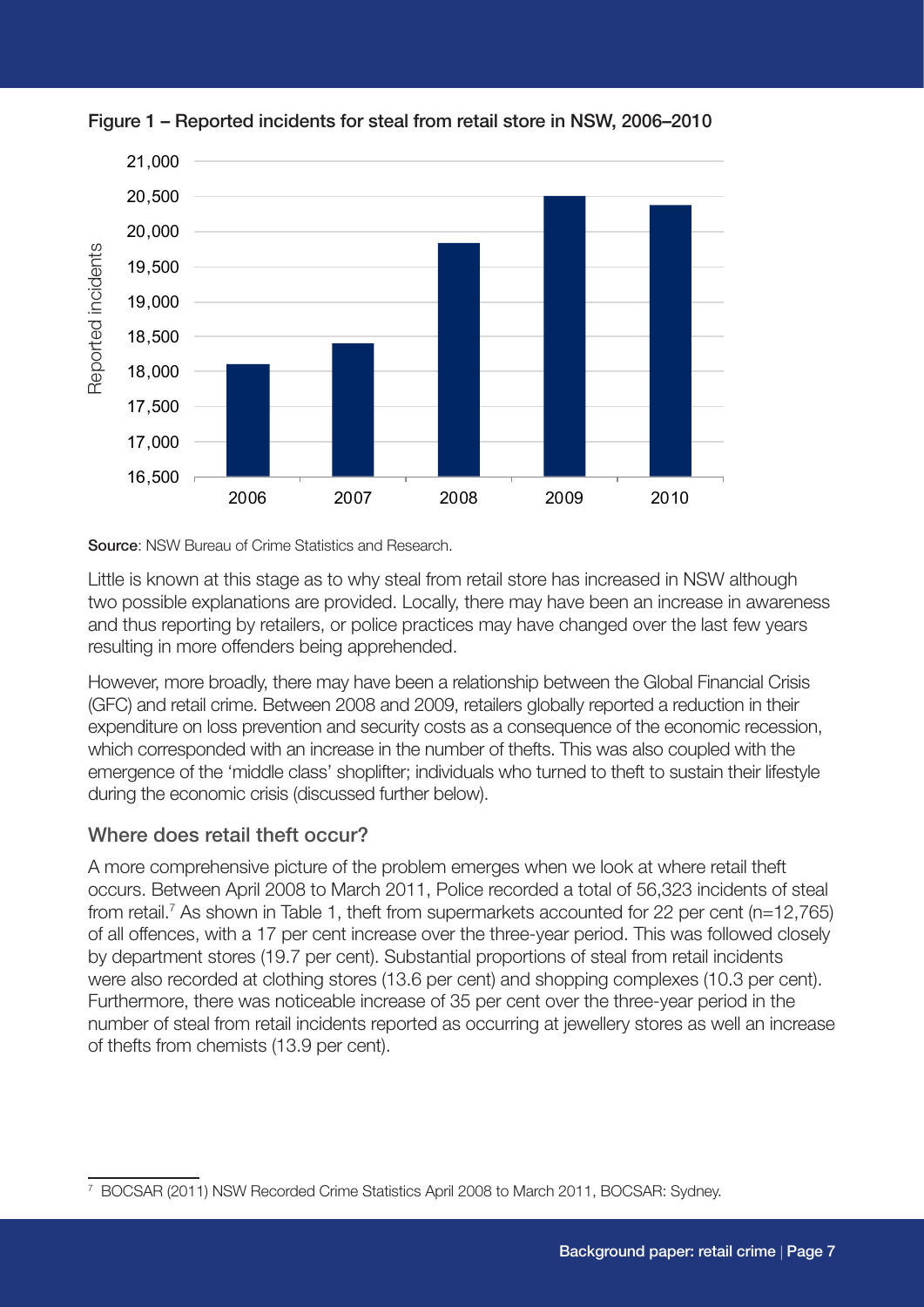| <b>Premises type</b> | Apr 2008-<br><b>Mar 2009</b> | Apr 2009-<br><b>Mar 2010</b> | Apr 2010-<br><b>Mar 2011</b> | % change<br>2008-2011 | <b>Total</b><br>2008-2011 |
|----------------------|------------------------------|------------------------------|------------------------------|-----------------------|---------------------------|
| Supermarket          | 3,888                        | 4,326                        | 4,551                        | $+7.0$                | 12,765                    |
| Department store     | 4,025                        | 3,712                        | 3,377                        | $-16.0$               | 11,114                    |
| Clothing stores      | 2,400                        | 2,712                        | 2,549                        | $+6.2$                | 7,661                     |
| Shopping complex     | 2,050                        | 1,886                        | 1,878                        | $-8.3$                | 5,814                     |
| Electronic/Sales     | 673                          | 577                          | 611                          | $-9.2$                | 1,861                     |
| Service station      | 549                          | 584                          | 529                          | $-3.6$                | 1,662                     |
| General store        | 463                          | 413                          | 422                          | $-8.8$                | 1,298                     |
| Chemist              | 408                          | 520                          | 465                          | $+13.9$               | 1,393                     |
| Hardware store       | 331                          | 299                          | 303                          | $-8.4$                | 933                       |
| Sport store          | 300                          | 273                          | 205                          | $-3.1$                | 778                       |
| Jewellery store      | 241                          | 271                          | 326                          | $+35.2$               | 838                       |
| Other                | 1,280                        | 1,284                        | 1,462                        | $+14.2$               | 4,026                     |

#### Table 1 – Top 12 premises type for steal from retail store in NSW, 2008–2011

Source: NSW Bureau of Crime Statistics and Research

Table 2 highlights the top 10 Local Government Areas (LGAs) in NSW that had the highest incident rate of steal from retail store in 2010. It is not surprising that the top 10 LGAs (particularly the top four) are those have the highest incident rates as almost each area has a major shopping complex that houses supermarkets, department stores and clothing stores; high risk premises types for retail theft (See Appendix 1 for detailed hotspot maps for the top five LGAs).

| Table 2 – NSW LGAs with the 10 highest incidents of steal from retail store, 2010 |  |
|-----------------------------------------------------------------------------------|--|
|                                                                                   |  |

| Rank*          | <b>LGA</b>     | <b>Total</b> | Rate (per<br>incidents 100,000 pop) | Rate ratio** | % of all NSW<br><i>incidents</i> |
|----------------|----------------|--------------|-------------------------------------|--------------|----------------------------------|
|                | Sydney         | 1,987        | 1116.79                             | 3.91         | 9.75                             |
| $\overline{2}$ | Blacktown      | 1,060        | 1076.54                             | 1.24         | 5.20                             |
| 3              | Parramatta     | 735          | 438.99                              | 1.54         | 3.61                             |
| $\overline{4}$ | Liverpool      | 688          | 377.48                              | 1.32         | 3.38                             |
| 5              | Newcastle      | 682          | 440.63                              | 1.54         | 3.35                             |
| 6              | Wollongong     | 645          | 320.20                              | 1.12         | 3.17                             |
|                | Penrith        | 599          | 324.47                              | 1.14         | 2.94                             |
| 8              | Gosford        | 597          | 358.29                              | 1.25         | 2.93                             |
| 9              | Campbelltown   | 562          | 369.48                              | 1.29         | 2.76                             |
| 10             | Lake Macquarie | 516          | 258.94                              | 0.91         | 2.53                             |
| <b>Total</b>   |                | 8,071        |                                     |              | 39.61                            |

\* Rank is calculated based on the number of incidents only.

\*\* Rate ratio is expressed as the rate of steal from retail per 100,000 for each LGA relative to the NSW rate (285.62) per 100,000.

Source: Bureau of Crime Statistics and Research.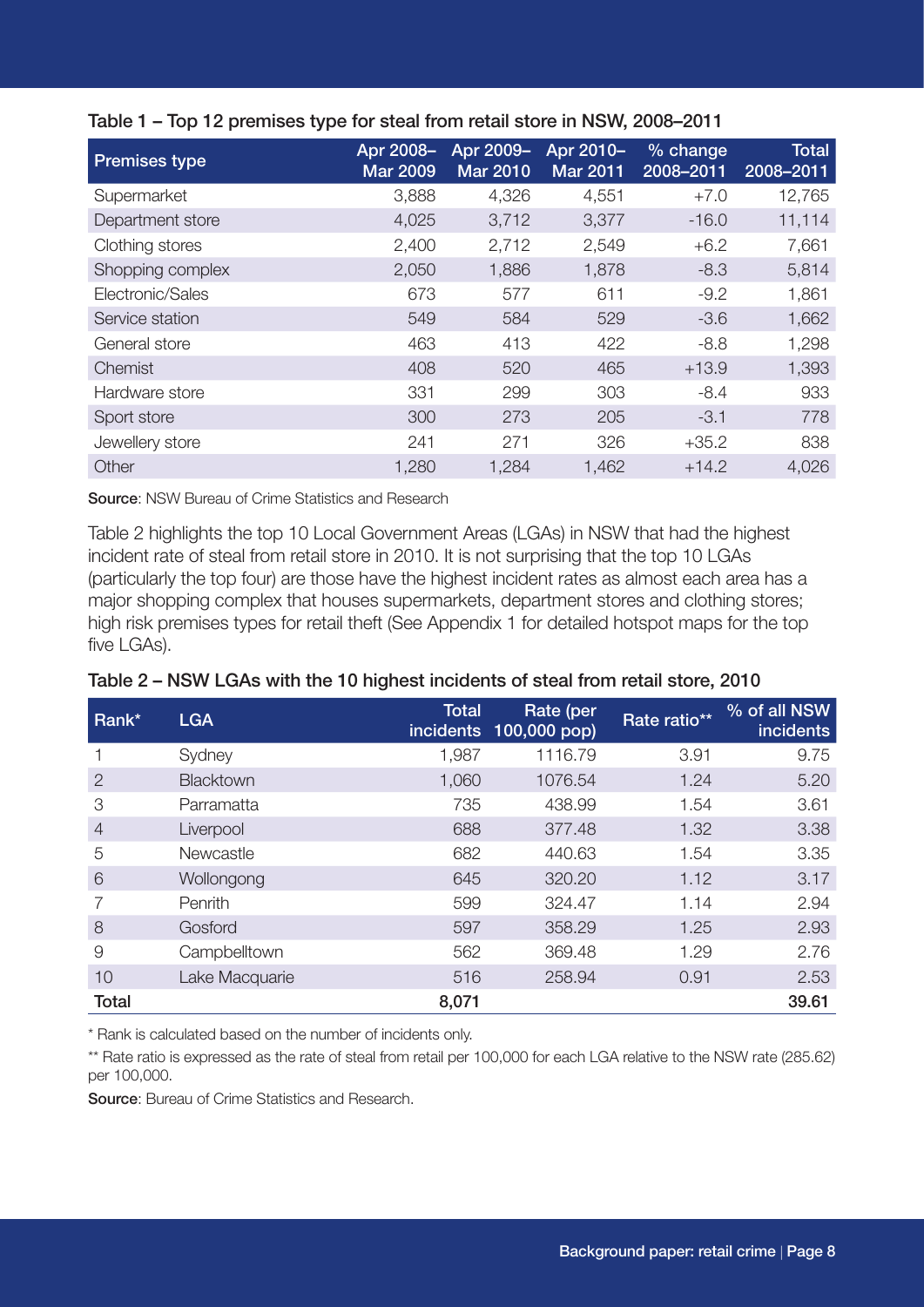Of interest is also that the top 10 LGAs account for almost 40 per cent of all steal from retail incidents in NSW out of 143 Local Government Areas, suggesting this crime is concentrated in certain areas and prevention efforts would be best-placed targeting those locations. With the exception of Lake Macquarie, which is slightly below parity, the rate of incidents for steal from retail crime for each LGA is higher than the rate for NSW.<sup>8</sup> For example, Sydney LGA is almost four times the NSW rate.

#### What are the most commonly stolen items?

As shown in Table 3, the clothing market remains one of the most commonly stolen items accounting for almost 20 per cent of all steal from retail store incidents. This was followed by the communications/home entertainment sector (16.5 per cent) and alcohol (14.4 per cent), which has recorded an increase of 25 per cent of the last 24 months.

| <b>Business market</b>                | Apr 2008-<br><b>Mar 2009</b> | Apr 2009-<br><b>Mar 2010</b> | Apr 2010-<br><b>Mar 2011</b> | $%$ change<br>24-month | $%$ change<br>36-month |
|---------------------------------------|------------------------------|------------------------------|------------------------------|------------------------|------------------------|
| Clothing (including footwear)         | 1,914                        | 1,920                        | 1,704                        | $+0.31$                | $-10.97$               |
| Communications/home entertainment     | 1,720                        | 1,519                        | 1,516                        | $-11.69$               | $-11.86$               |
| Liquor                                | 1,115                        | 1,401                        | 1,653                        | $+25.65$               | $+48.25$               |
| All other objects                     | 1,277                        | 1,240                        | 1,153                        | $-2.90$                | $-9.71$                |
| Personal items                        | 1,338                        | 1,043                        | 991                          | $-22.05$               | $-25.93$               |
| Food, beverage (non-alcoholic)        | 902                          | 985                          | 925                          | $+9.20$                | $+2.55$                |
| Cash/document, credit card            | 598                          | 482                          | 605                          | $-19.40$               | $+1.17$                |
| Jewellery                             | 246                          | 344                          | 312                          | $+39.84$               | $+26.83$               |
| Appliance, household item, furniture  | 332                          | 280                          | 241                          | $-15.66$               | $-27.41$               |
| Tobacco product                       | 170                          | 170                          | 178                          | 0.00                   | $+4.71$                |
| Machine, tool, vehicle accessory/part | 165                          | 159                          | 178                          | $-3.64$                | $+7.88$                |

#### Table 3 – Markets with the 10 highest incidents of steal from retail store in NSW

Source: NSW Bureau of Crime Statistics and Research.

Another commonly stolen item, food, continues to increase as supermarkets record the highest number of thefts. Of interest is that while the number of incidents in the jewellery market remains relatively low when compared with other markets, the trends shows an increase of almost 40 per cent over the last 24 months.

The increase in jewellery theft as indicated in NSW crime data could be attributed to the rapid rise in the price of gold in recent years. As at November 2010, the price of the precious metal hit a record high, making selling jewellery more appealing and buying it more lucrative. The NSW Crime Prevention Division (CPD) of the Department of Attorney General and Justice (DAGJ) is currently working on a project examining the stolen goods (gold) market to identify and develop strategies to reduce incidences of suspicious metal transactions. CPD will also examine whether there is a relationship between theft of jewellery and the gold market.

<sup>8</sup> The NSW rate per 100,000 is 285.62.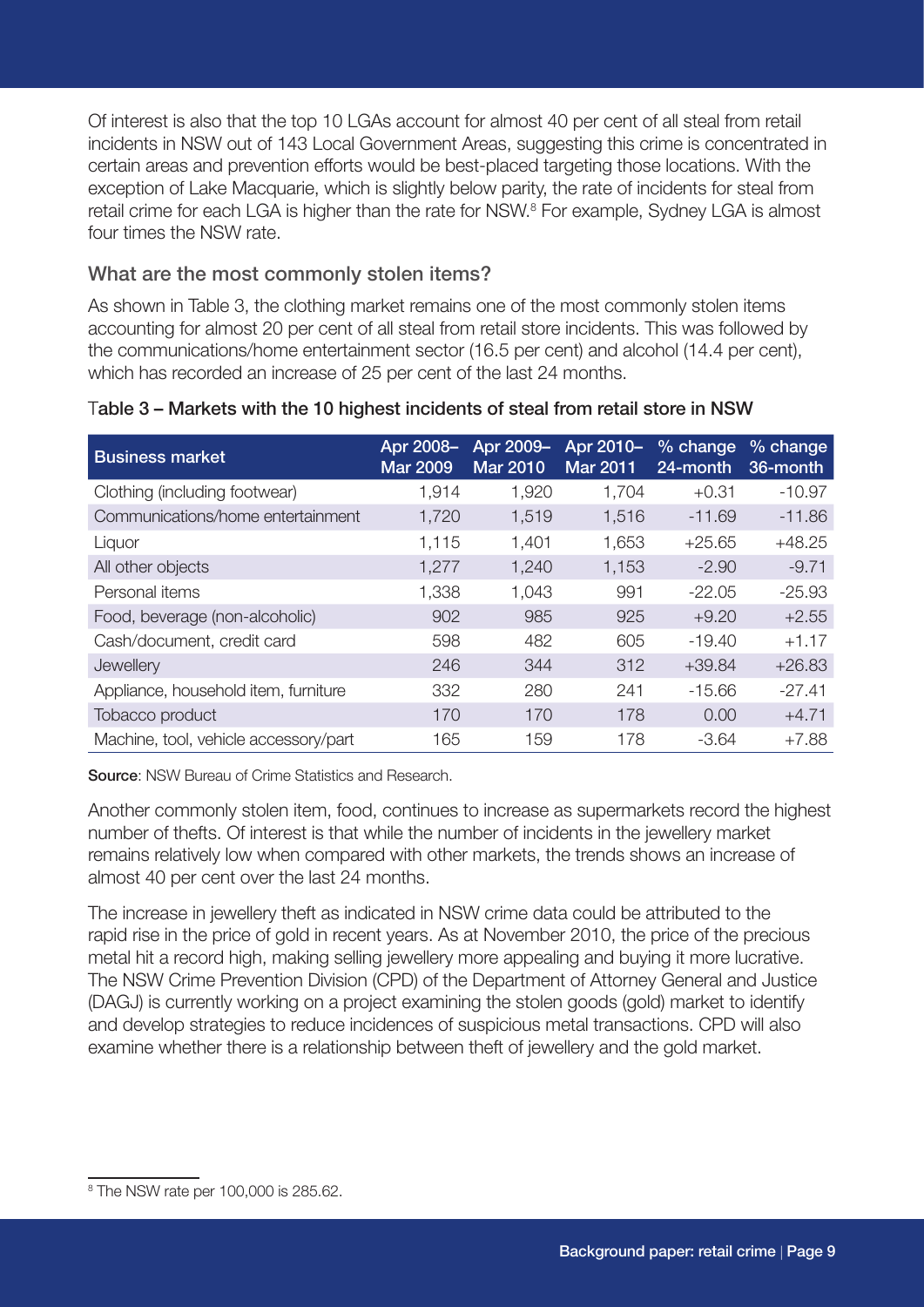While there are obvious data limitations when comparing NSW data with regions overseas (given the size of each retail industry), it is important to find out whether international trends are reflected in NSW. When comparing NSW statistics with data obtained from the GRTB survey, it appears that the NSW top 10 number of stolen items is quite similar to that of peak shrinkage markets in Europe and North America. Clothing and personal items are almost replicated as the most popular items stolen, with food and beverage markets also near the top. The main difference between NSW retail theft data and overall shrinkage in Europe and North America is the machine/ auto parts/ tool market, with a lot more recorded incidents occurring overseas placing it as the second biggest shrinkage market in both regions. It would be valuable to find out whether this is a trend we can expect to see in NSW.

While there are obvious data limitations when comparing NSW data with regions overseas (given the size of each retail industry), it is important to find out whether international trends are reflected in NSW. When comparing NSW statistics with data obtained from the GRTB survey, it appears that the NSW top 10 number of stolen items is quite similar to that of peak shrinkage markets in Europe and North America. Clothing and personal items are almost replicated as the most popular items stolen, with food and beverage markets also near the top. The main difference between NSW retail theft data and overall shrinkage in Europe and North America is the machine/auto parts/tool market, with a lot more recorded incidents occurring overseas placing it as the second biggest shrinkage market in both regions. It would be valuable to find out whether this is a trend we can expect to see in NSW.

Interestingly, unlike NSW data, global theft incidents increased across all markets, with the exception of jewellery and liquor in Europe. In particular, the reduction in theft of personal and appliances/ household items in NSW were contradicted by increases in European and North American data. Also, the exponential increases in liquor theft in NSW are not supported by European and North American data as liquor theft decreased in Europe and only slightly increased in North America. The same could also be said for jewellery theft which only slightly increased in Europe and North America.

Table 4 provides an overview of the top three most stolen merchandise in each market. Of note is that almost all of the items are relatively small and easily concealable. When compared with international markets, the majority of items that are most-stolen in NSW are consistent with international trends. It would seem then that shoplifter's target the same items all over the world and as mentioned tend to focus on small and easily concealed, expensive, branded merchandise.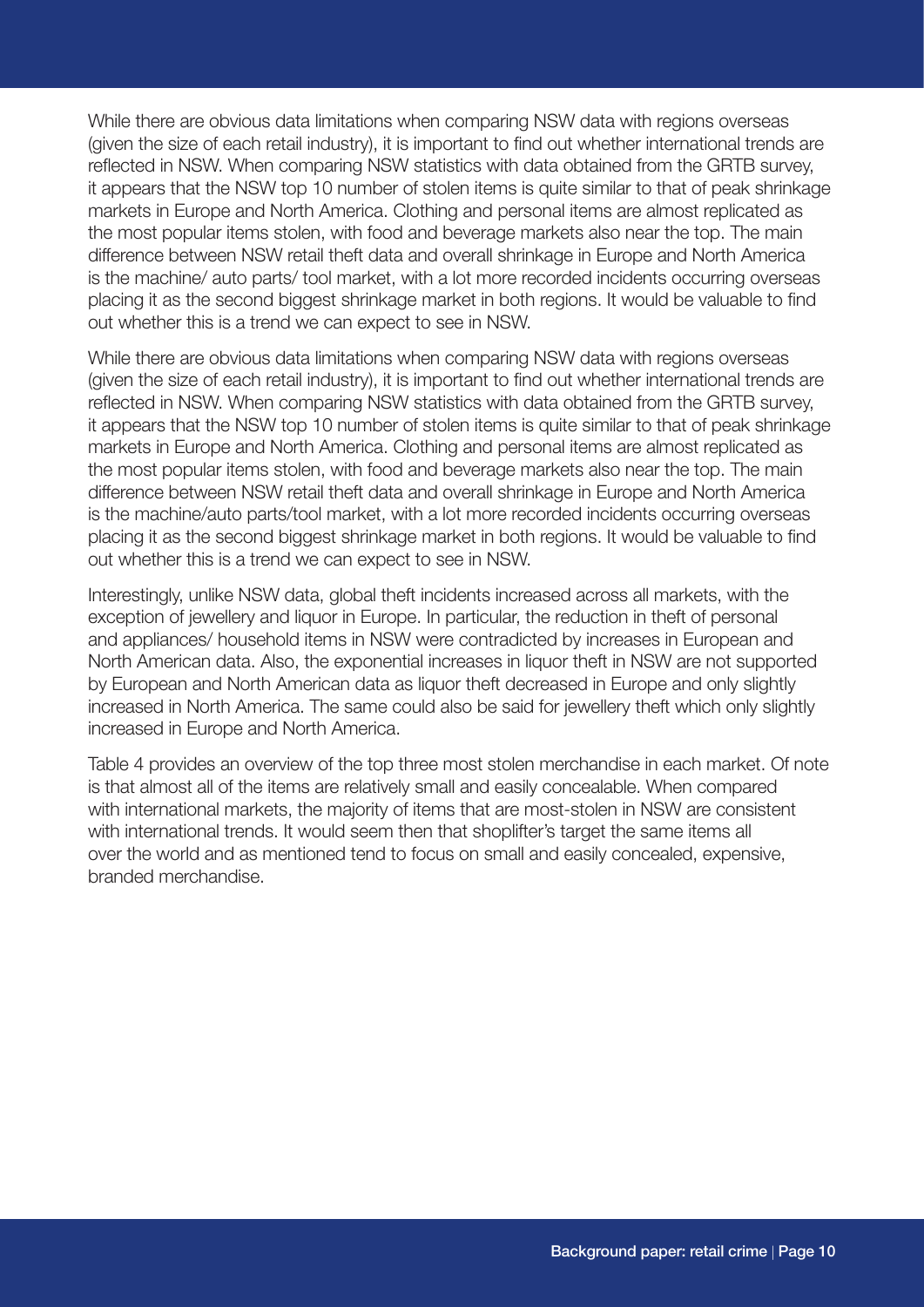#### Table 4 – Most stolen merchandise in NSW, by business market

| <b>Business market</b>                   | <b>Ranking 1</b>        | <b>Ranking 2</b>      | <b>Ranking 3</b>                      | % of total<br>market<br>stolen |
|------------------------------------------|-------------------------|-----------------------|---------------------------------------|--------------------------------|
| Clothing (including footwear)            | Shirt                   | Underwear             | <b>Dress</b>                          | 31.74                          |
| Communications/home<br>entertainment     | Mobile phone            | DVD disc              | Laptop computer                       | 45.89                          |
| Liquor                                   | <b>Bourbon</b>          | Vodka                 | Whisky                                | 58.53                          |
| Personal items                           | Cosmetics               | Sunglasses            | <b>Toiletries</b>                     | 56.38                          |
| Food, beverage (non-alcoholic)           | Food<br>miscellaneous   | Confectionary         | Beverage<br>non-alcoholic             | 100                            |
| Cash/document, credit card               | Currency                | <b>Driver licence</b> | Other cash/<br>document               | 76.02                          |
| Jewellery                                | Necklace                | <b>Bracelet</b>       | Earring                               | 43.46                          |
| Appliance, household item,<br>furniture  | Other household<br>item | <b>Sheet</b>          | Other appliance<br>electric           | 32.94                          |
| Tobacco product                          | Cigarette               | Lighter               | Other tobacco<br>product<br>accessory | 95.37                          |
| Machine, tool, vehicle<br>accessory/part | Other tool              | Drill – power         | Other hardware/<br>building/décor     | 34.06                          |

Source: Global Retail Theft Barometer.

#### When does steal from retail occur?

Figure 2 shows the day of the week and time of day that the offence of steal from retail store is recorded by Police. The most common time of day recorded is between 12 pm and 3 am (34.5 per cent) followed by 3 pm and 6 pm (28.4 per cent) and 9 am–12 pm (20 per cent) of all incidents.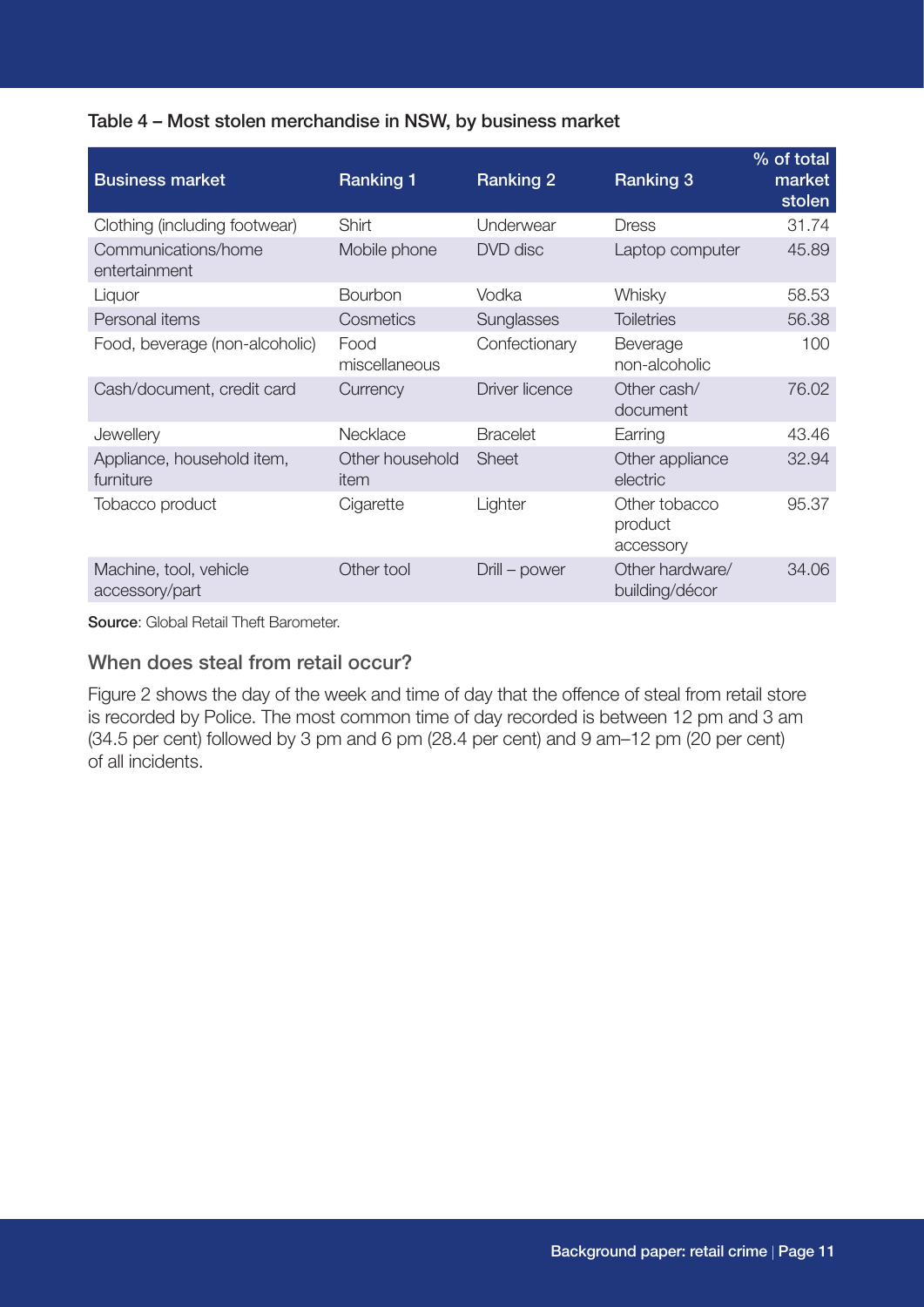



Source: NSW Bureau of Crime Statistics and Research.

The most common day of the week that steal from retail store is reported is Thursday, with 20.4 per cent (n=11,529) of offences occurring on this day. This is not surprising given Thursday is late-night trading for the majority of retailers and there are more opportunities for retail theft to occur on this day. Steal from retail store is less likely to be reported as occurring on Sundays 9.8 per cent (n = 5,551), however it is important to note that this may not reflect an actual reduction in offending on this day. Typically, managers/employers do not work during Sunday trading hours and there is likely to be more casual staff on duty who may not be as vigilant or trained in detecting retail theft, reducing the likelihood that offences would be reported.

Overall, the peak times and days for retail theft correspond with retail stores core business hours, and longer opening hours and busy periods create an increased opportunity for retail theft.

#### Who commits retail theft?

Available BOCSAR data over the 12-month period between April 2008 and March 2009 indicates that steal from retail store is predominantly committed by 20–39 year olds. Of all males that commit steal from retail store offences, 49.6 per cent were aged between 20–39 years and approximately 22 per cent were 17 years of age or younger. Of all females that were apprehended, more than half are 20–39 years of age.<sup>9</sup>

<sup>9</sup> Given the level of under-reporting of this crime and inevitable low apprehension figures, data on who commits shoplifting needs to be considered carefully.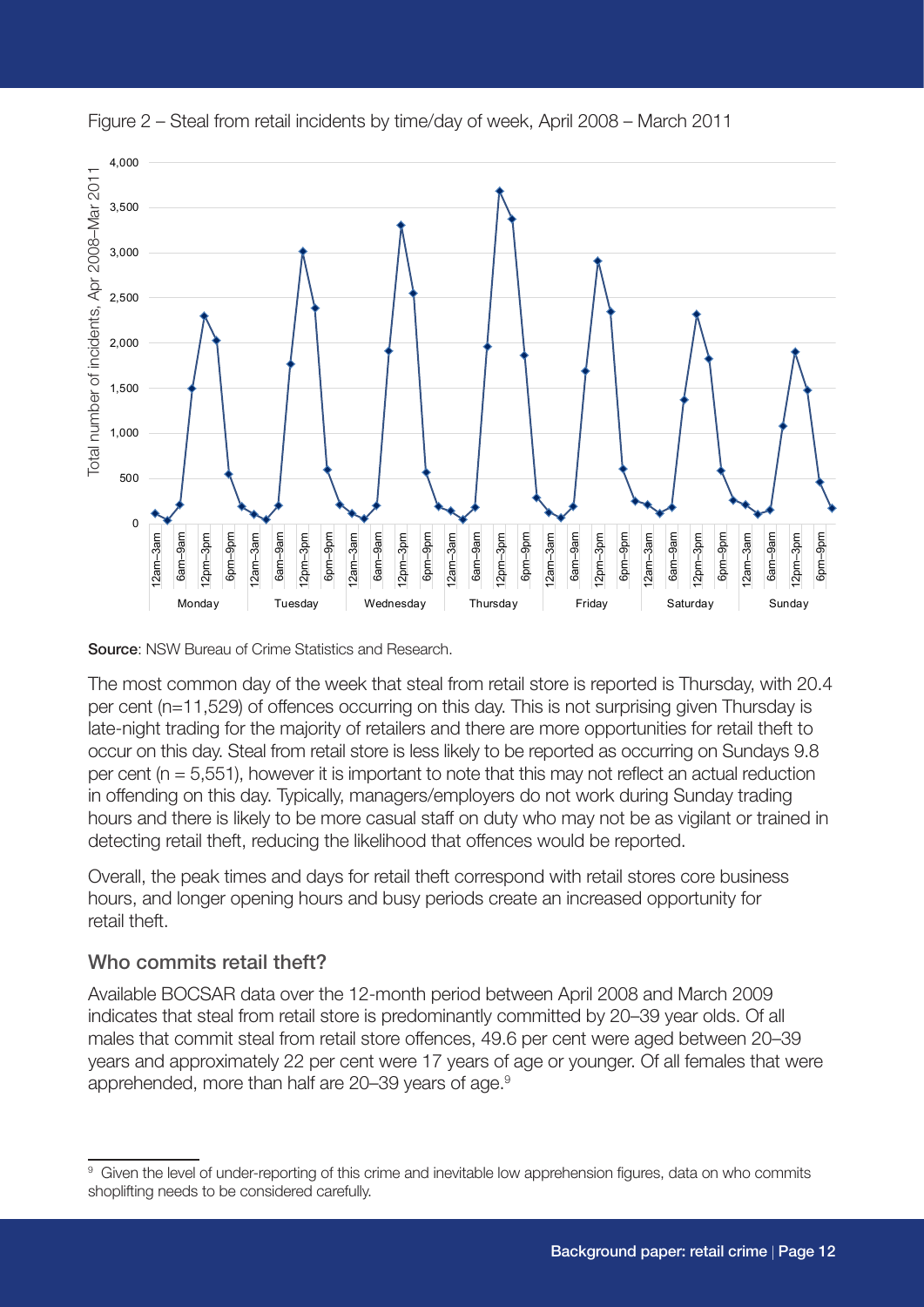Based on AIC research,<sup>10</sup> there are some generally agreed motivations behind shoplifting. A common motivation is profit. According to the UK Centre for Retail Research, theft by criminals for the purpose of resale remains the biggest segment of shoplifting.11 Clarke developed the acronym CRAVED: 'concealable, removable, available, valuable, enjoyable and disposable' to capture the essential characteristics of the most commonly stolen items.12 The last of these attributes, disposability, may be the most important as those individuals who shoplift purely for profit, must be able to sell or barter what they steal.

In a separate project, the CPD is currently examining some of the most commonly stolen items during steal from motor vehicle offences. Part of this strategy involves minimising the ease in which some of the most commonly stolen items such as mobile phones and GPS devices can be re-sold on the second- hand market and later used.

More recently, as mentioned earlier, the GFC has been thought to play a role in the type of offenders who are committing retail theft. Globally, retailers have reported a change in the type of offender citing more amateur thieves, who they believe are stealing for their own personal use rather than to sell on. Currently termed, 'middle-class' shoplifting by the UK media,13 it is based on research by the Centre for Retail Research that has identified a noticeable increase in the number of middle-class individuals who have turned to theft to sustain their standard of living through financial hardship such as the recent economic recession. Researchers believe that 'middle-class' shoplifters are driving theft of items such as cosmetics, perfumes and face creams, alcohol, fresh meat, mobile phones as well as small electrical goods like cameras.

Finally, a number of other factors are identified as motivations behind shoplifting. Although not an exhaustive list, some of these can include, lack of money, peer pressure, being prohibited from purchasing an item (i.e. alcohol and cigarettes if underage) and mental illness.

#### Summary of retail theft in NSW

The information detailed above provides us with initial discussion points in relation to the extent of retail theft, where and when it occurs, what is typically stolen and who the offenders are. However, despite shoplifting being one of the most common offences, analysis of this crime is made difficult by low rates of reporting and it is clear the much more information is required to guide prevention efforts. The knowledge and expertise of the major retail representative bodies for example would be a valuable source. The next section details the reasons why accurate data on the extent of retail theft is currently not available.

<sup>10</sup> Nelson, D. & Perrone, S. (2000). *Understanding and Controlling Retail Theft*. Trends and Issues Paper, AIC: Canberra.

<sup>11</sup> Crumley, B. (2009). Recession Sparks Global Shoplifting Spree, *Time Magazine*. Available at http://www.time. com/time/world/article/0,8599,1937944,00.html#ixzz1RmBeUY65

<sup>12</sup> Clarke, R.V. 1999, *Hot Products: Understanding, anticipating and reducing demand for stolen good, Police* 

*Research Series Paper 112*, Policing and Reducing Crime Unit, Home Office, London.

<sup>13</sup> Adams, S. Middle class shoplifters help themselves, *The UK Telegraph*.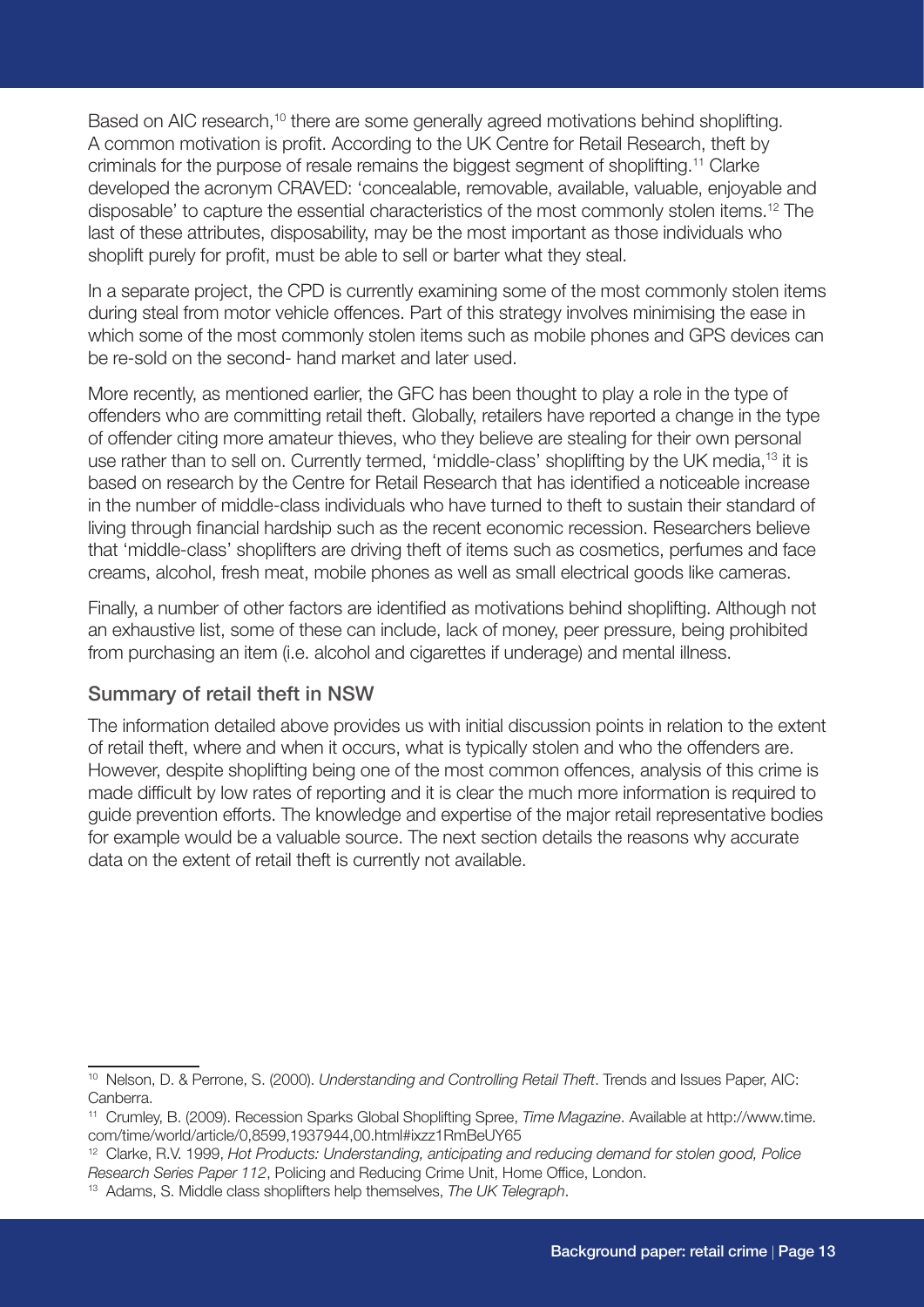# Why the offence may not be reported

Research has identified two commonly cited reasons as to why shoplifting is an underreported crime:

- Retailers themselves are unaware of how much they lose to shoplifting: Statistics on retail crime by retailers are either poor due to deficient stock control or typically aggregated, thereby making it difficult to identify the proportion of shrinkage attributable to customer theft. Furthermore, only a small percentage of retail crime is actually witnessed, with the remainder being established by audit, indicating that retailers would have difficulty in establishing when, who and how retail theft occurs in their stores.<sup>14</sup>
- **Retailers are reluctant to report the offence to Police:** The reasons why retailers do not uniformly report retail theft to Police are wide-ranging. For example, in a recent survey of retailers in Bankstown, NSW, undertaken on behalf of the Department of Attorney General and Justice, for those who experienced shoplifting and did not report it, a number of reasons were cited. The three main reasons were reported as (1) they found out too late to report it, (2) they did not think the Police would be able to do anything about it and (3) they felt it was not worth reporting.

Other reasons cited in the literature as to why retailers do not report shoplifting to Police tend to take the individual offender's circumstances into account. These include circumstances where shoplifters claim it is their first offence, show fear/remorse and/or agree to pay for the items stolen.15

Of those that do report shoplifting, research has found that businesses are most interested in recovering the stolen property. It would seem that retailers are much more likely to report an incident if it involved the loss of an expensive item or when it involves a repeat offender.<sup>16</sup>

Therefore some of the issues facing retailers in addressing retail theft are identification and detection of retail crime as well as information sharing with law enforcement. Possible strategies to address these two issues could include engaging the retail industry and identifying what resources they need to assist in the identification of theft and also the development of a national information system that reports on patterns and trends of retail theft, which is shared with law enforcement. Lack of available data hampers prevention efforts and retail theft is a problem for which the costs of this crime affect not only retailers but also society as a whole. The next section describes in more detail the consequences of retail theft.

<sup>14</sup> Clarke, R.V. (2002), *The Problem of Shoplifting*, Problem Guide No.11, Center for Problem-Oriented Policing, U.S. Department of Justice Office of Community Oriented Policing Services, Wisconsin.

 $15$  ibid.

<sup>16</sup> Nelson, D. & Perrone, S. (2000). *Understanding and Controlling Retail Theft*. Trends and Issues Paper, AIC: Canberra.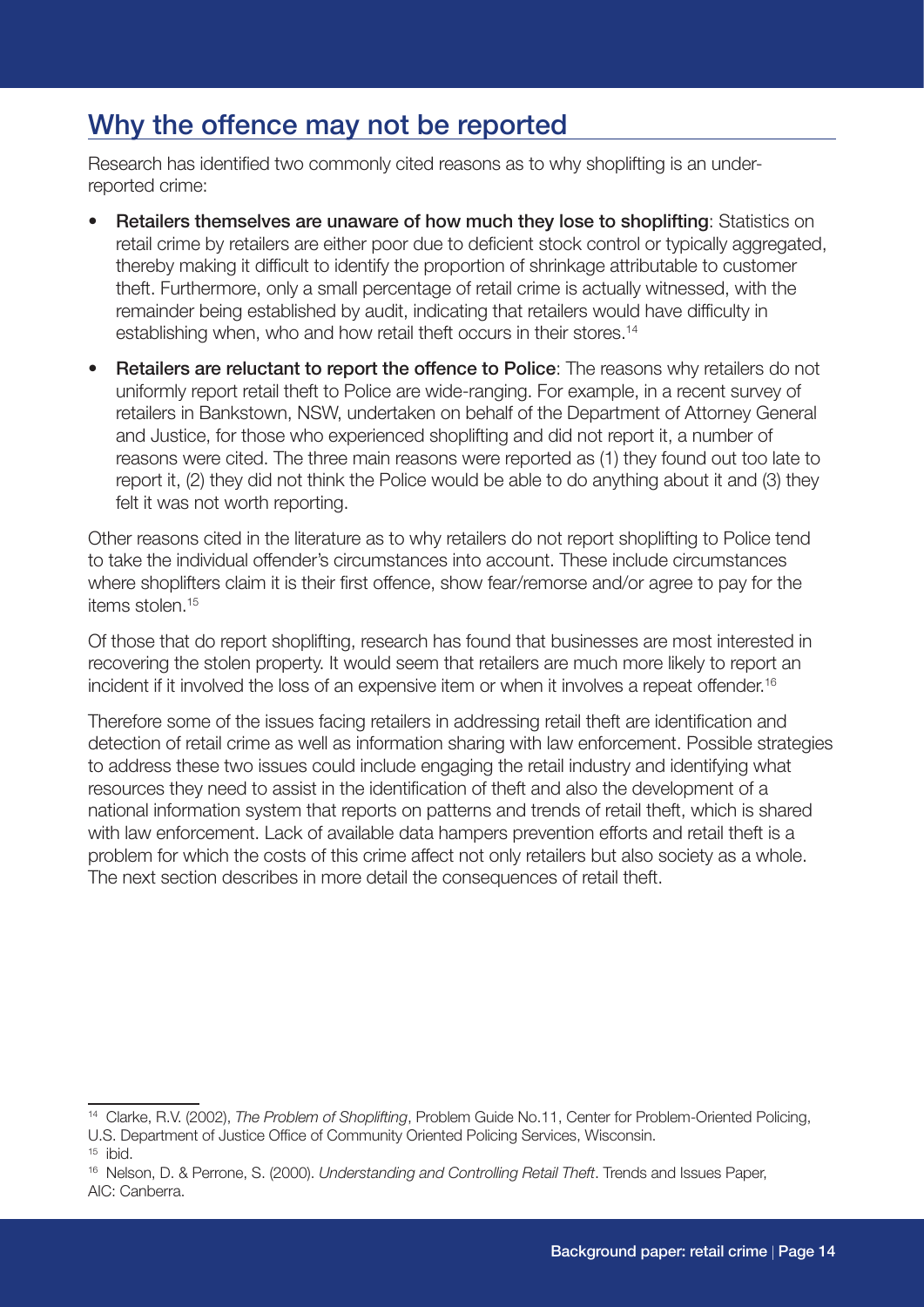### Cost of retail crime

Although steal from retail is technically classified as a property crime, the consequences of shoplifting are both real and human. The Australian Retailers Association estimates that retail theft costs businesses nationally more than \$4 billion each year and that significant profits are being lost to shrinkage, estimated at around two per cent in the retail sector.17 These losses could potentially translate into job cuts or even the collapse of businesses.

Smaller retailers in particular were found to suffer higher rates of shrinkage due to their inability to identify retail crime and reduce it. On the other hand, larger businesses are in a better position to withstand financial losses and spend more on security. Research has also found that smaller retailers may be reluctant to spend money on tools to collect data on losses.<sup>18</sup>

The problem is further complicated by the move of some retailers towards self-service checkouts. While more convenient for customers, self-service checkouts often mean there are fewer shop assistants and therefore less human surveillance and guardianship over the front of the store. Subsequently, potential offenders may have more opportunity to carry out the crime and less chance of being apprehended. Therefore the costs saved by having fewer staff on the shop floor need to be considered in light of the costs of customer theft.

In conjunction with less staff, the sales generated from easy customer access to goods needs to be considered in light of the costs incurred by increased opportunities for offenders. The more accessible a product is, for example, floor stock outside of the store's security entrance or stock "hidden" in blind corners, the more likely a shoplifter will perceive less risk in being apprehended. Simple measures to increase detection, such as electronic article surveillance (EAS or "tagging"), removing obstacles to increase sightlines and blind corners and displaying dummy products on the shop floor, can reduce the opportunities and rewards offenders perceive in stealing certain goods.

Finally, in relation to costs to retailers, shoplifting adds to store security expenses. Currently the GRTB provides the best estimate of the retail industry's expenditure on loss prevention. Globally loss prevention spending in 2009 amounted to \$24.5 billion, which was equivalent to 0.31 per cent of retail sales. Noteworthy however is that due to the economic recession there was a reduction in expenditure on loss prevention from previous years, and this translated into increased theft worldwide.19

Table 5 presents global spending on loss prevention as a percentage of sales. Evident is that during the 2008–09 financial year, Australia spent considerably more on loss prevention as a percentage of overall sales in comparison to other regions around the globe.

<sup>17</sup> Australian Retail Association website. Available at http://www.retail.org.au/index.php/xarpages/ara\_home/ retail\_services/ara\_security

<sup>18</sup> Nelson, D. & Perrone, S. (2000). *Understanding and Controlling Retail Theft*. Trends and Issues Paper, AIC: Canberra.

<sup>19</sup> Centre for Retail Research (2009) *Global Retail theft Barometer 2009 – The Worldwide Shrinkage Survey*, Centre for Retail Research: England.